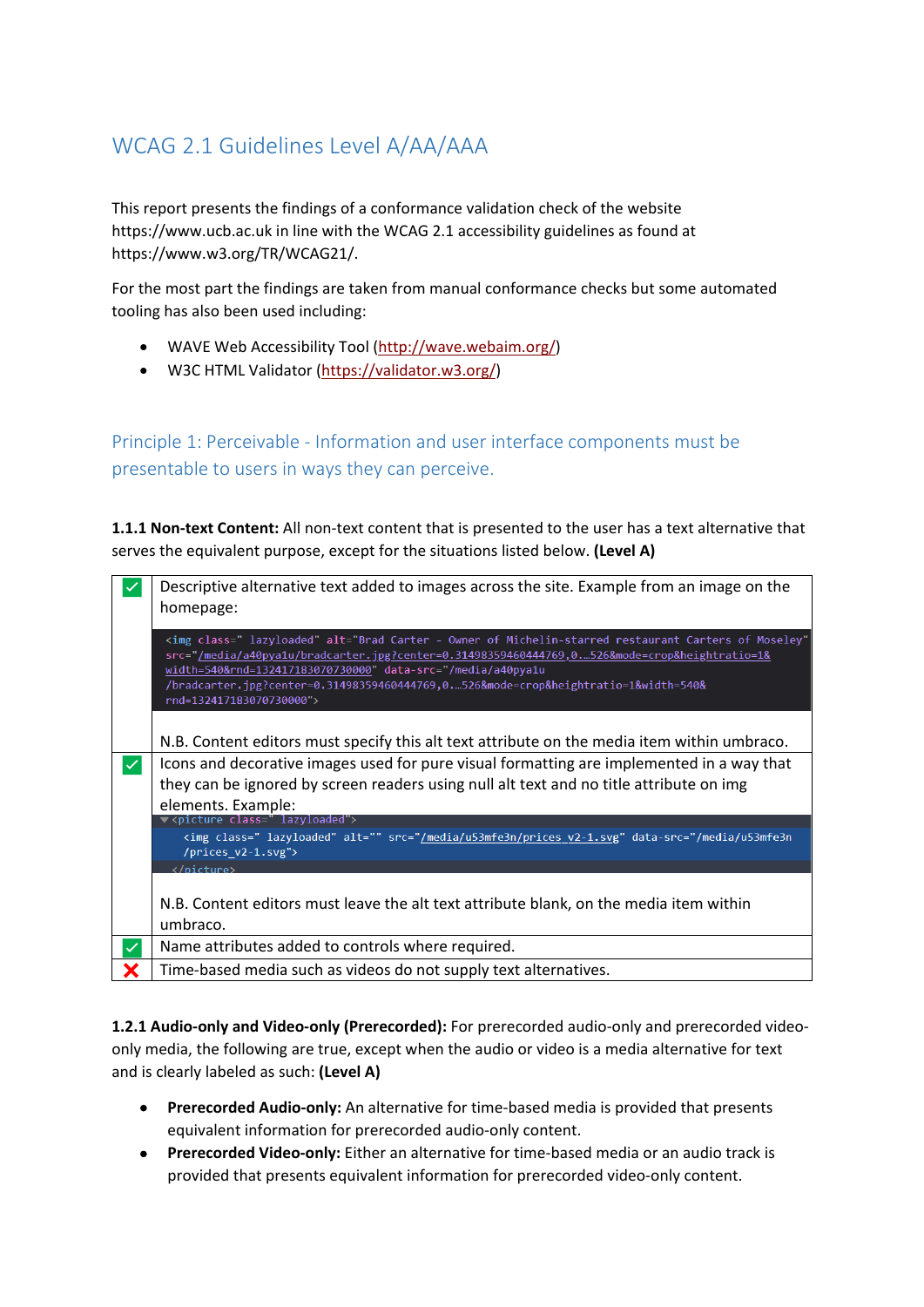$\mathsf{\times}$  | Audio-only media is not used on the site. Video-only media does not provide an alternative.

**1.2.2 Captions (Prerecorded):** Captions are provided for all prerecorded audio content in synchronized media, except when the media is a media alternative for text and is clearly labeled as such. **(Level A)**

Videos are embedded and hosted by a  $3^{rd}$  party - the  $3^{rd}$  party must provide captions.

**1.2.3 Audio Description or Media Alternative (Prerecorded):** An alternative for time-based media or audio description of the prerecorded video content is provided for synchronized media, except when the media is a media alternative for text and is clearly labeled as such. **(Level A)**

No alternative provided

**1.2.4 Captions (Live):** Captions are provided for all live audio content in synchronized media. (Level AA)

Live video is not implemented on the site.

**1.2.5 Audio Description (Prerecorded):** Audio description is provided for all prerecorded video content in synchronized media. **(Level AA)**

No audio description provided

**1.2.6 Sign Language (Prerecorded):** Sign language interpretation is provided for all prerecorded audio content in synchronized media. **(Level AAA)**

Not provided

**1.2.7 Extended Audio Description (Prerecorded):** Where pauses in foreground audio are insufficient to allow audio descriptions to convey the sense of the video, extended audio description is provided for all prerecorded video content in synchronized media. **(Level AAA)**

Not provided

**1.2.8 Media Alternative (Prerecorded):** An alternative for time-based media is provided for all prerecorded synchronized media and for all prerecorded video-only media. **(Level AAA)**

Not provided

**1.2.9 Audio-only (Live):** An alternative for time-based media that presents equivalent information for live audio-only content is provided. **(Level AAA)**

No live audio used on site.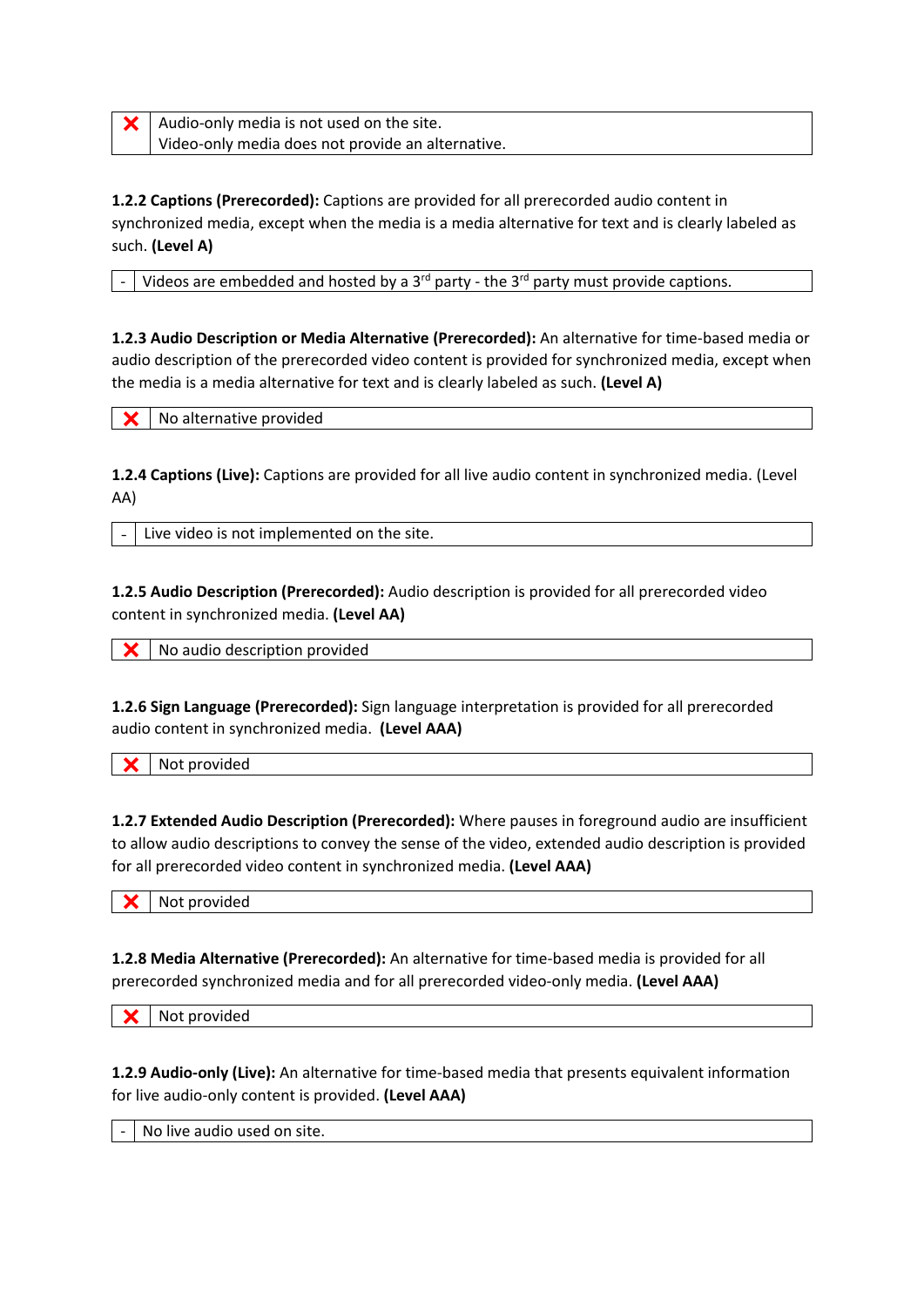**1.3.1 Info and Relationships:** Information, structure, and relationships conveyed through presentation can be programmatically determined or are available in text. **(Level A)**

| Semantic and valid HTML used throughout the site                                       |
|----------------------------------------------------------------------------------------|
| HTML5 structural elements utilised including header, navigation, main and footer areas |
| Headings marked up appropriately                                                       |
| Labels used on web forms and associated to form fields                                 |

**1.3.2 Meaningful Sequence:** When the sequence in which content is presented affects its meaning, a correct reading sequence can be programmatically determined. **(Level A)**

| Site structured in meaningful way with header and navigation areas at the top of the page,<br>main in the centre and footer at the end of the page |
|----------------------------------------------------------------------------------------------------------------------------------------------------|
| Headings presented in a relevant hierarchy                                                                                                         |
| Lists used for navigation and other relevant purposes                                                                                              |

**1.3.3 Sensory Characteristics:** Instructions provided for understanding and operating content do not rely solely on sensory characteristics of components such as shape, size, visual location, orientation, or sound. **(Level A)**

✅ No reliance on a single sense for instruction

**1.3.4 Orientation:** Content does not restrict its view and operation to a single display orientation, such as portrait or landscape, unless a specific display orientation is essential. **(Level AA)**

 $\vee$  Responsive techniques are used so that the contents of the site always accommodate orientation.

**1.3.5 Identify Input Purpose:** The purpose of each input field collecting information about the user can be programmatically determined when:

- The input field serves a purpose identified in the Input Purposes for User Interface Components section; and
- The content is implemented using technologies with support for identifying the expected meaning for form input data.

### **(Level AA)**

 $\vee$  Input fields have related labels and in addition use the type attribute most relevant to the input field.

**1.3.6 Identify** Purpose: In content implemented using markup languages, the purpose of User Interface Components, icons, and regions can be programmatically determined. **(Level AAA)**

 $\vert \mathbf{x} \vert$  Apart from standard markup no additional aria landmarks or microdata are used to identify regions of the page.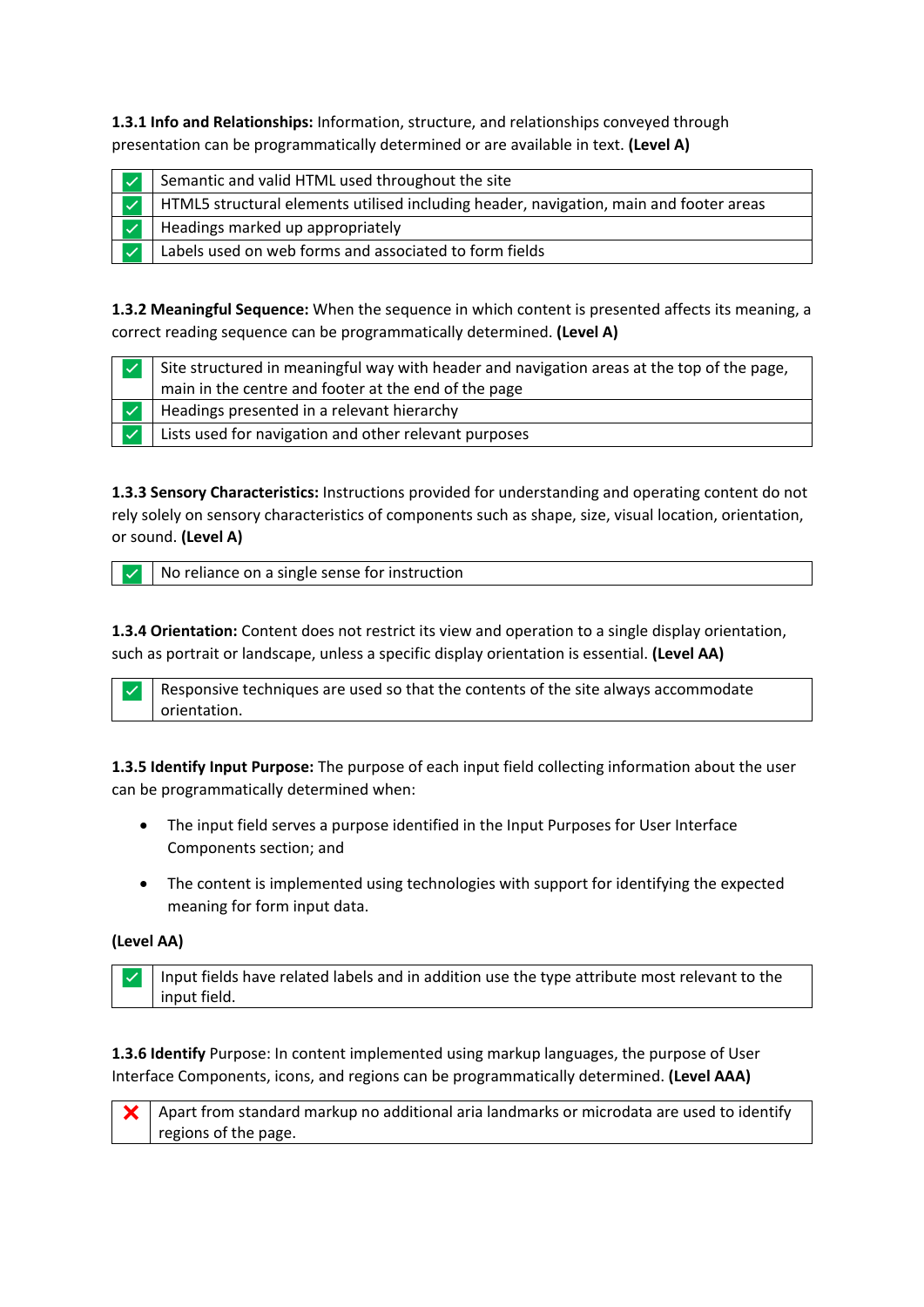**1.4.1 Use of Color:** Color is not used as the only visual means of conveying information, indicating an action, prompting a response, or distinguishing a visual element. **(Level A)**

✅ Colour is not used as the only visual means of conveying information or instruction Contrast of colour has been considered throughout the design

**1.4.2 Audio Control:** If any audio on a Web page plays automatically for more than 3 seconds, either a mechanism is available to pause or stop the audio, or a mechanism is available to control audio volume independently from the overall system volume level. **(Level A)**

 $\vee$  | Audio-only is not used anywhere on the website and there are no auto-play videos with audio.

**1.4.3 Contrast (Minimum):** The visual presentation of text and images of text has a contrast ratio of at least 4.5:1, except for the following: **(Level AA)**

- **Large Text:** Large-scale text and images of large-scale text have a contrast ratio of at least 3:1;
- **Incidental:** Text or images of text that are part of an inactive user interface component, that are pure decoration, that are not visible to anyone, or that are part of a picture that contains significant other visual content, have no contrast requirement.
- **Logotypes:** Text that is part of a logo or brand name has no minimum contrast requirement.

Contrast of colour has been considered throughout the design

**1.4.4 Resize text:** Except for captions and images of text, text can be resized without assistive technology up to 200 percent without loss of content or functionality. **(Level AA)**

Text can be readily resized via the web browser

**1.4.5 Images of Text:** If the technologies being used can achieve the visual presentation, text is used to convey information rather than images of text except for the following: **(Level AA)**

- **Customizable:** The image of text can be visually customized to the user's requirements;
- **Essential:** A particular presentation of text is essential to the information being conveyed

| $\vee$   Images of text are not used on the site          |
|-----------------------------------------------------------|
| $\vee$ Text is formatted via CSS rather than using images |

**1.4.6 Contrast (Enhanced):** The visual presentation of text and images of text has a contrast ratio of at least 7:1, except for the following: **(Level AAA)**

- **Large Text:** Large-scale text and images of large-scale text have a contrast ratio of at least 4.5:1;
- **Incidental:** Text or images of text that are part of an inactive user interface component, that are pure decoration, that are not visible to anyone, or that are part of a picture that contains significant other visual content, have no contrast requirement.
- **Logotypes:** Text that is part of a logo or brand name has no contrast requirement.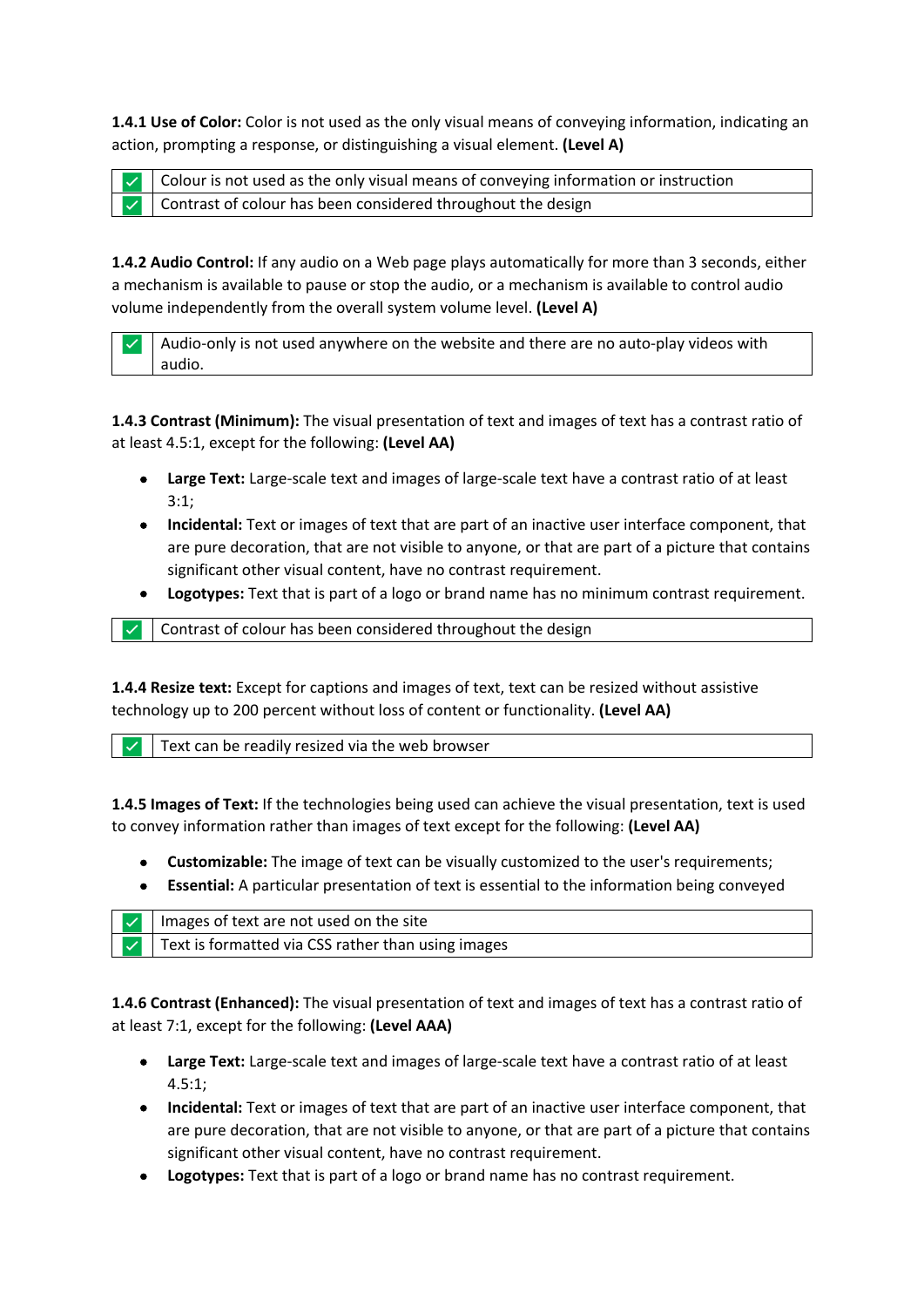$\mathsf{\times}$  There may be some areas of the site that don't meet this higher level of contrast ratio.

**1.4.7 Low or No Background Audio:** For prerecorded audio-only content that (1) contains primarily speech in the foreground, (2) is not an audio CAPTCHA or audio logo, and (3) is not vocalization intended to be primarily musical expression such as singing or rapping, at least one of the following is true: **(Level AAA)**

- No Background: The audio does not contain background sounds.
- Turn Off: The background sounds can be turned off.
- 20 dB: The background sounds are at least 20 decibels lower than the foreground speech content, with the exception of occasional sounds that last for only one or two seconds. Per the definition of "decibel," background sound that meets this requirement will be approximately four times quieter than the foreground speech content.

✅ No such content exists on the site.

**1.4.8 Visual Presentation:** For the visual presentation of blocks of text, a mechanism is available to achieve the following **(Level AAA):** 

- 1. Foreground and background colors can be selected by the user.
- 2. Width is no more than 80 characters or glyphs (40 if CJK).
- 3. Text is not justified (aligned to both the left and the right margins).
- 4. Line spacing (leading) is at least space-and-a-half within paragraphs, and paragraph spacing is at least 1.5 times larger than the line spacing.
- 5. Text can be resized without assistive technology up to 200 percent in a way that does not require the user to scroll horizontally to read a line of text on a full-screen window.

**X** No such mechanism exists.

**1.4.9 Images of Text (No Exception):** Images of text are only used for pure decoration or where a particular presentation of text is essential to the information being conveyed. **(Level AAA)**

Images of text are not used.

**1.4.10 Reflow:** Content can be presented without loss of information or functionality, and without requiring scrolling in two dimensions for: **(Level AA)** 

- Vertical scrolling content at a width equivalent to 320 CSS pixels;
- Horizontal scrolling content at a height equivalent to 256 CSS pixels;

Except for parts of the content which require two-dimensional layout for usage or meaning.

 $\vee$  The site is fully responsive and so meets the given requirements.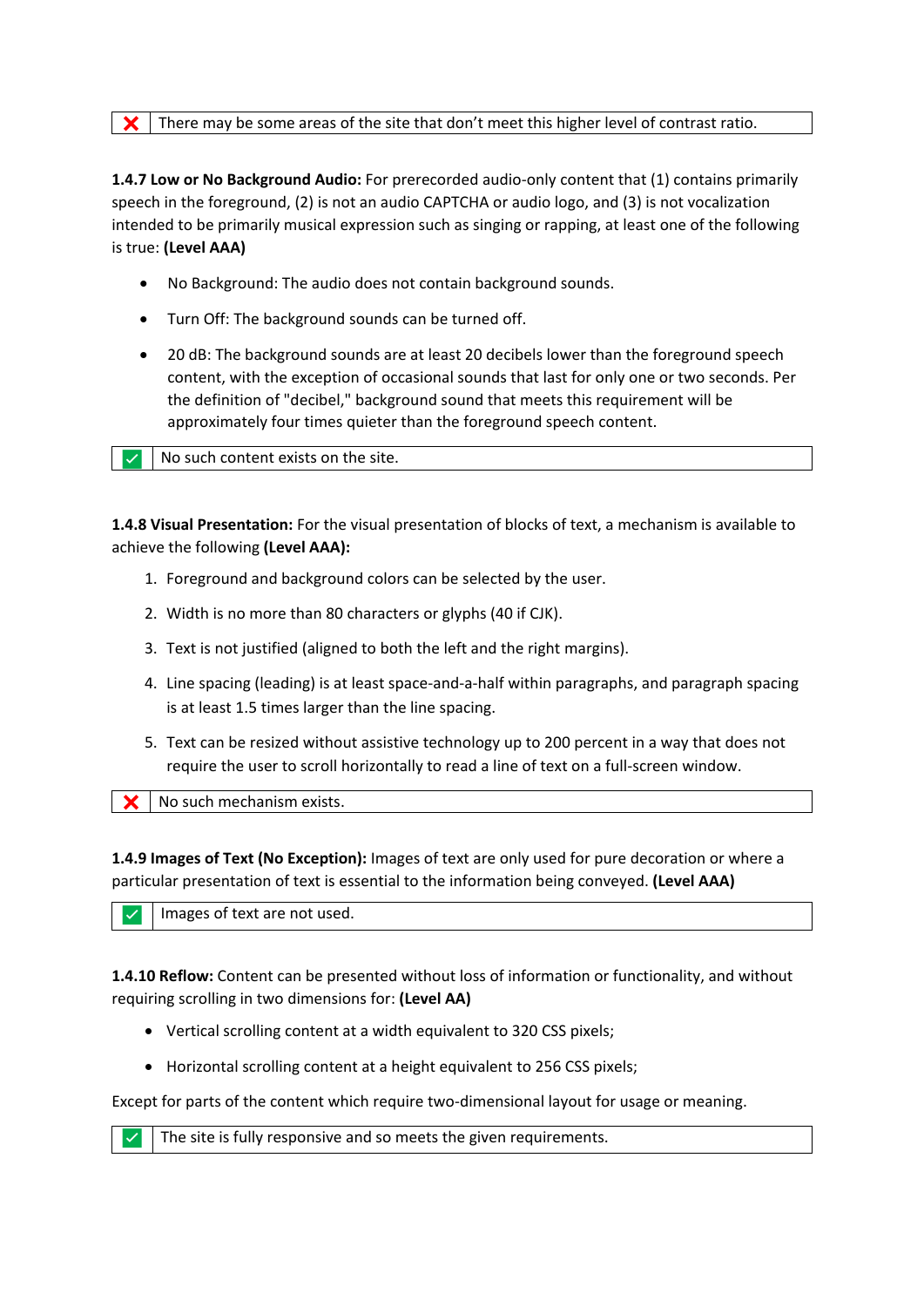**1.4.11 Non-text Contrast:** The visual presentation of the following have a contrast ratio of at least 3:1 against adjacent color(s): **Level AA** 

- **User Interface Components:** Visual information required to identify user interface components and states, except for inactive components or where the appearance of the component is determined by the user agent and not modified by the author;
- **Graphical Objects:** Parts of graphics required to understand the content, except when a particular presentation of graphics is essential to the information being conveyed.

✅ UI components are high contrast and meet or exceed the given contrast ratio.

**1.4.12 Text Spacing:** In content implemented using markup languages that support the following text style properties, no loss of content or functionality occurs by setting all of the following and by changing no other style property: **(Level AA)**

- Line height (line spacing) to at least 1.5 times the font size;
- Spacing following paragraphs to at least 2 times the font size;
- Letter spacing (tracking) to at least 0.12 times the font size;
- Word spacing to at least 0.16 times the font size.

Exception: Human languages and scripts that do not make use of one or more of these text style properties in written text can conform using only the properties that exist for that combination of language and script.

The site is fully responsive and so meets the given requirements.

**1.4.13 Content on Hover or Focus:** Where receiving and then removing pointer hover or keyboard focus triggers additional content to become visible and then hidden, the following are true: **(Level AA)**

- **Dismissible:** A mechanism is available to dismiss the additional content without moving pointer hover or keyboard focus, unless the additional content communicates an input error or does not obscure or replace other content;
- **Hoverable:** If pointer hover can trigger the additional content, then the pointer can be moved over the additional content without the additional content disappearing;
- **Persistent:** The additional content remains visible until the hover or focus trigger is removed, the user dismisses it, or its information is no longer valid.

Exception: The visual presentation of the additional content is controlled by the user agent and is not modified by the author.

 $\vee$  Main area this applies to on the site is the primary navigation which achieves all of the points above through keyboard controls and suitable aria tags.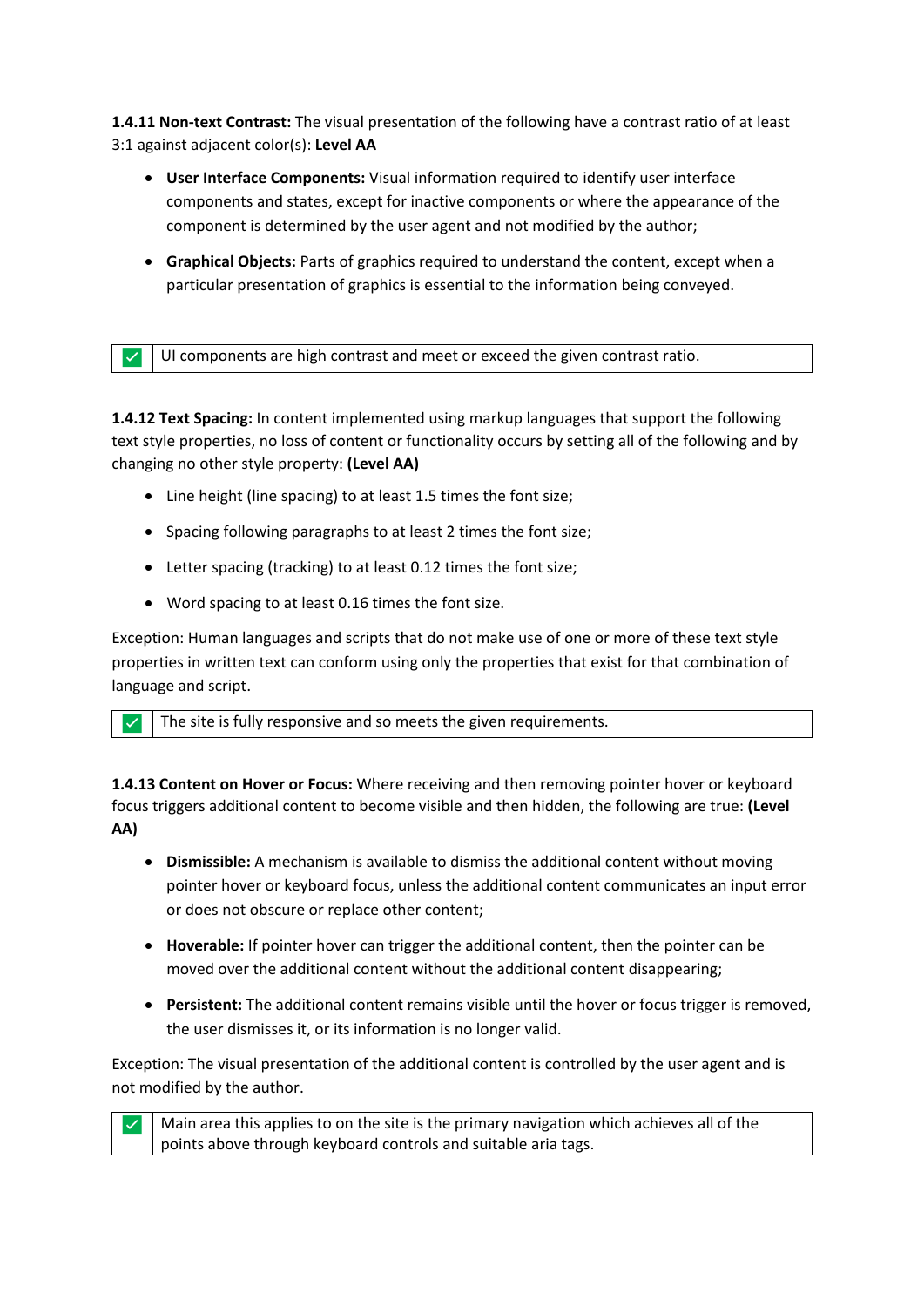## Principle 2: Operable - User interface components and navigation must be operable.

**2.1.1 Keyboard:** All functionality of the content is operable through a keyboard interface without requiring specific timings for individual keystrokes, except where the underlying function requires input that depends on the path of the user's movement and not just the endpoints. **(Level A)**

 $\triangledown$  The site can be readily navigated via keyboard alone with a meaningful tab order.

**2.1.2 No Keyboard Trap:** If keyboard focus can be moved to a component of the page using a keyboard interface, then focus can be moved away from that component using only a keyboard interface, and, if it requires more than unmodified arrow or tab keys or other standard exit methods, the user is advised of the method for moving focus away. **(Level A)**

All elements can be navigated away from via keyboard.

**2.1.3 Keyboard (No Exception)**: All functionality of the content is operable through a keyboard interface without requiring specific timings for individual keystrokes. **(Level AAA)**

Website is operable through a keyboard/tabbing.

**2.1.4 Character Key Shortcuts:** If a keyboard shortcut is implemented in content using only letter (including upper- and lower-case letters), punctuation, number, or symbol characters, then at least one of the following is true: **(Level A)**

- **Turn off:** A mechanism is available to turn the shortcut off;
- **Remap:** A mechanism is available to remap the shortcut to include one or more nonprintable keyboard keys (e.g., Ctrl, Alt);
- **Active only on focus:** The keyboard shortcut for a user interface component is only active when that component has focus.

✅ Character key shortcuts are not used.

**2.2.1 Timing Adjustable:** For each time limit that is set by the content, at least one of the following is true: **(Level A)**

#### **Turn off: The user is allowed to turn off the time limit before encountering it; or**

- **Adjust:** The user is allowed to adjust the time limit before encountering it over a wide range that is at least ten times the length of the default setting; or
- **Extend:** The user is warned before time expires and given at least 20 seconds to extend the time limit with a simple action (for example, "press the space bar"), and the user is allowed to extend the time limit at least ten times; or
- **Real-time Exception:** The time limit is a required part of a real-time event (for example, an auction), and no alternative to the time limit is possible; or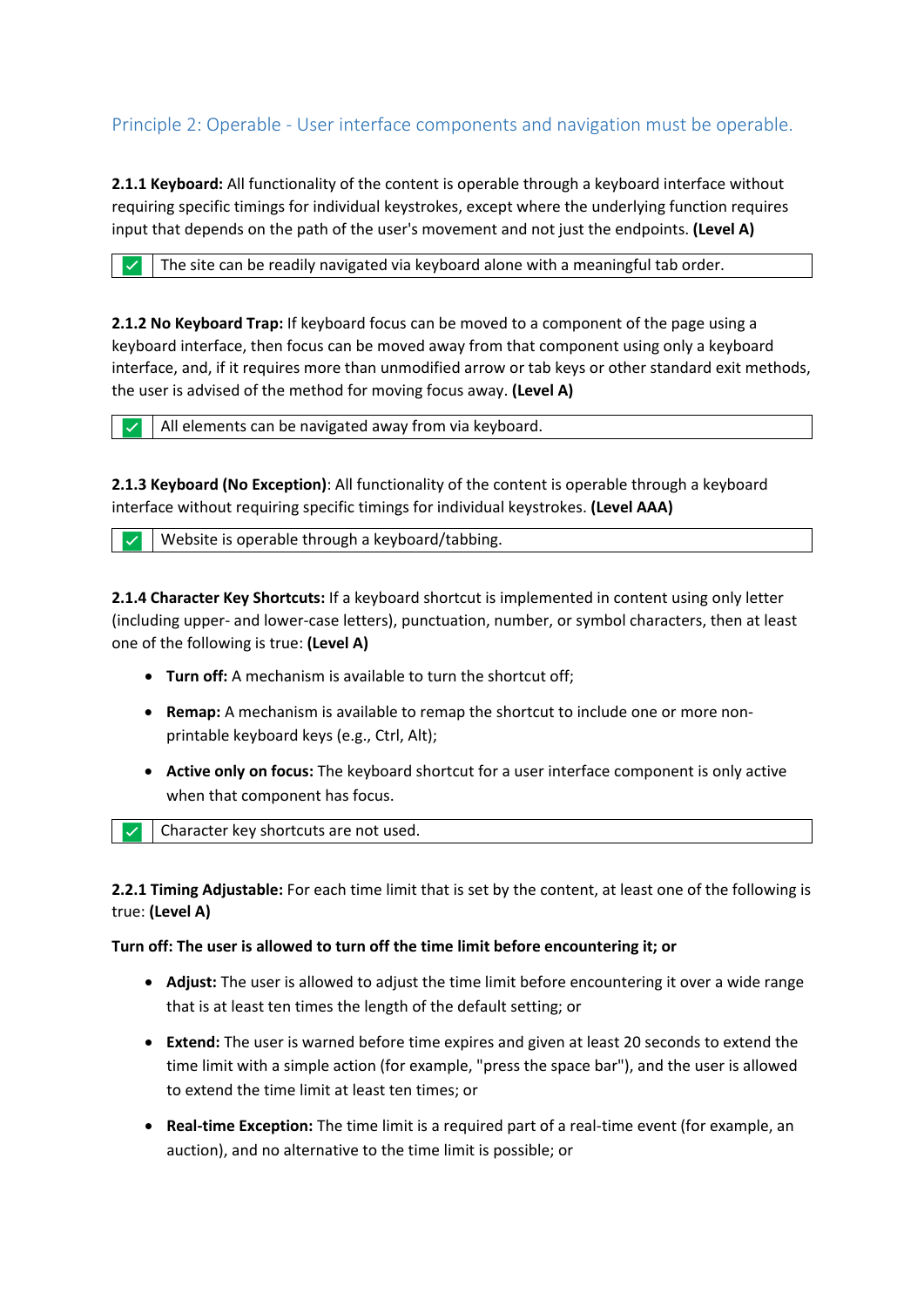- **Essential Exception:** The time limit is essential and extending it would invalidate the activity; or
- **20 Hour Exception:** The time limit is longer than 20 hours.

 $\triangledown$  The site does not contain any time controlled content.

**2.2.2 Pause, Stop, Hide:** For moving, blinking, scrolling, or auto-updating information, all of the following are true: **(Level A)**

- **Moving, blinking, scrolling:** For any moving, blinking or scrolling information that (1) starts automatically, (2) lasts more than five seconds, and (3) is presented in parallel with other content, there is a mechanism for the user to pause, stop, or hide it unless the movement, blinking, or scrolling is part of an activity where it is essential; and
- **Auto-updating:** For any auto-updating information that (1) starts automatically and (2) is presented in parallel with other content, there is a mechanism for the user to pause, stop, or hide it or to control the frequency of the update unless the auto-updating is part of an activity where it is essential.

 $\checkmark$  Image sliders that start automatically will pause when focused, and will stop if a user manually changes the slide.

**2.2.3 No Timing:** Timing is not an essential part of the event or activity presented by the content, except for non-interactive synchronized media and real-time events. **(Level AAA)**

✅ No such events or activities require timing.

**2.2.4 Interruptions:** Interruptions can be postponed or suppressed by the user, except interruptions involving an emergency. **(Level AAA)**

The site does not produce interruptions.

**2.2.5 Re-authenticating:** When an authenticated session expires, the user can continue the activity without loss of data after re-authenticating. **(Level AAA)**

✅ Authenticated sessions are not used.

**2.2.6 Timeouts:** Users are warned of the duration of any user inactivity that could cause data loss, unless the data is preserved for more than 20 hours when the user does not take any actions. **(Level AAA)**

 $\vert \cdot \vert$  Inactivity does not cause any data loss.

**2.3.1 Three Flashes or Below Threshold**: Web pages do not contain anything that flashes more than three times in any one second period, or the flash is below the general flash and red flash thresholds. **(Level A)**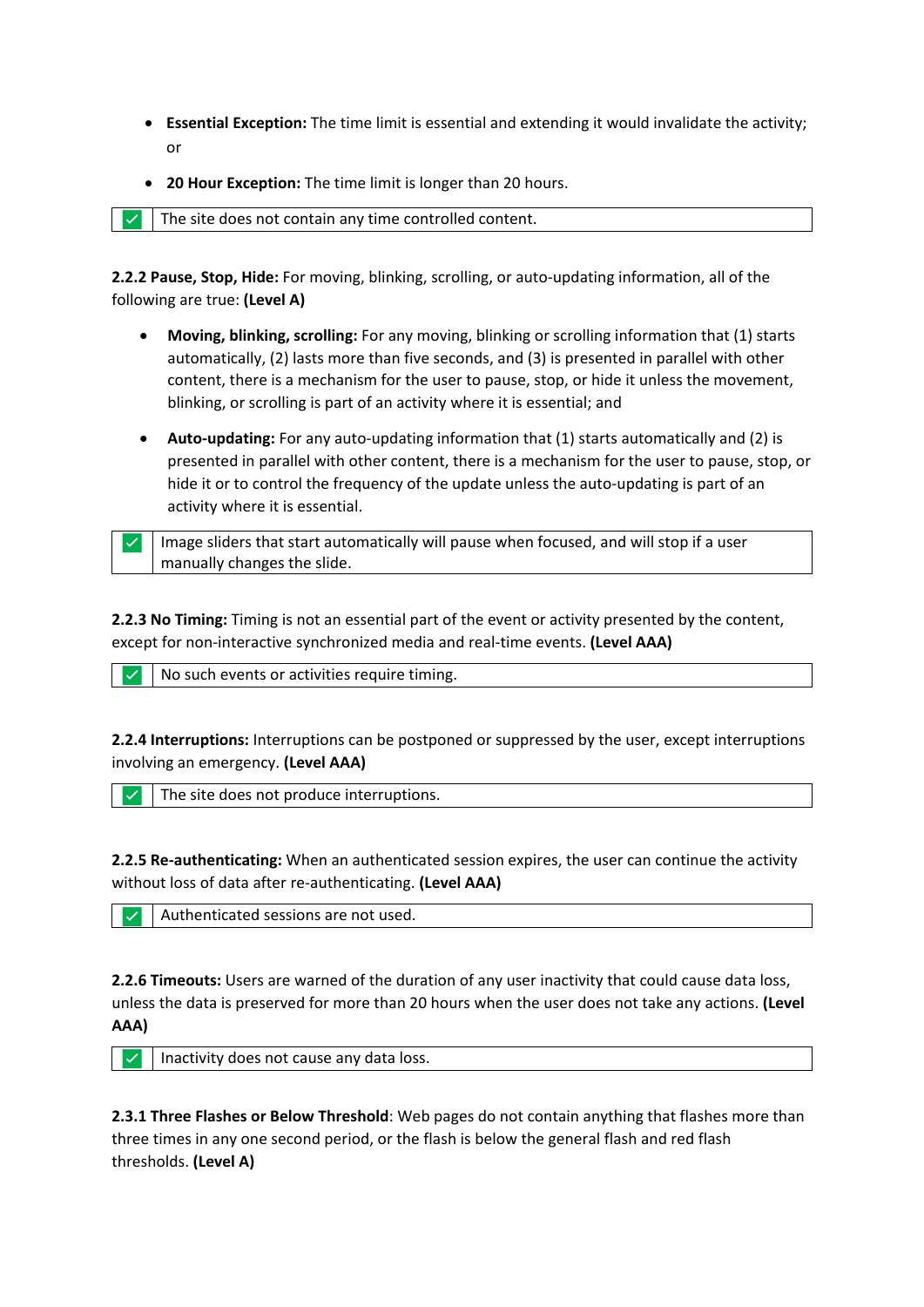$\vee$  The site does not contain any flashing content. N.B. Any time-based media that is embedded (such as video) must also meet this criteria.

**2.3.2 Three Flashes:** Web pages do not contain anything that flashes more than three times in any one second period. **(Level AAA)**

 $\triangledown$  The site does not contain any flashing content. N.B. Any time-based media that is embedded (such as video) must also meet this criteria.

**2.3.3 Animation from Interactions:** Motion animation triggered by interaction can be disabled, unless the animation is essential to the functionality or the information being conveyed. **(Level AAA)**

There is no motion animation triggered by interaction.

**2.4.1 Bypass Blocks:** A mechanism is available to bypass blocks of content that are repeated on multiple Web pages. **(Level A)**

✅ A "Skip to content" link enables easy skipping of site header/navigation

**2.4.2 Page Titled:** Web pages have titles that describe topic or purpose. **(Level A)**

 $\vert \vert \vee \vert$  Appropriate page titles are used on every page.

**2.4.3 Focus Order:** If a Web page can be navigated sequentially and the navigation sequences affect meaning or operation, focusable components receive focus in an order that preserves meaning and operability. **(Level A)**

 $\|\vee\|$  The focus order of the site is structured meaningfully.

**2.4.4 Link Purpose (In Context):** The purpose of each link can be determined from the link text alone or from the link text together with its programmatically determined link context, except where the purpose of the link would be ambiguous to users in general. **(Level A)**

| $\triangleright$ The purpose of all links found on the site is clear either from the text or in cases of images |
|-----------------------------------------------------------------------------------------------------------------|
| from the alt text of the image.                                                                                 |
| $\triangleright$ The footer contains some links for social media that are icons rendered via CSS. In this       |
| scenario the title of the link provides the link purpose.                                                       |

**2.4.5 Multiple Ways:** More than one way is available to locate a Web page within a set of Web pages except where the Web Page is the result of, or a step in, a process. **(Level AA)**



A clear and consistent menu structure is in place across the site.

Pages are often linked to from within other pages or sub-pages.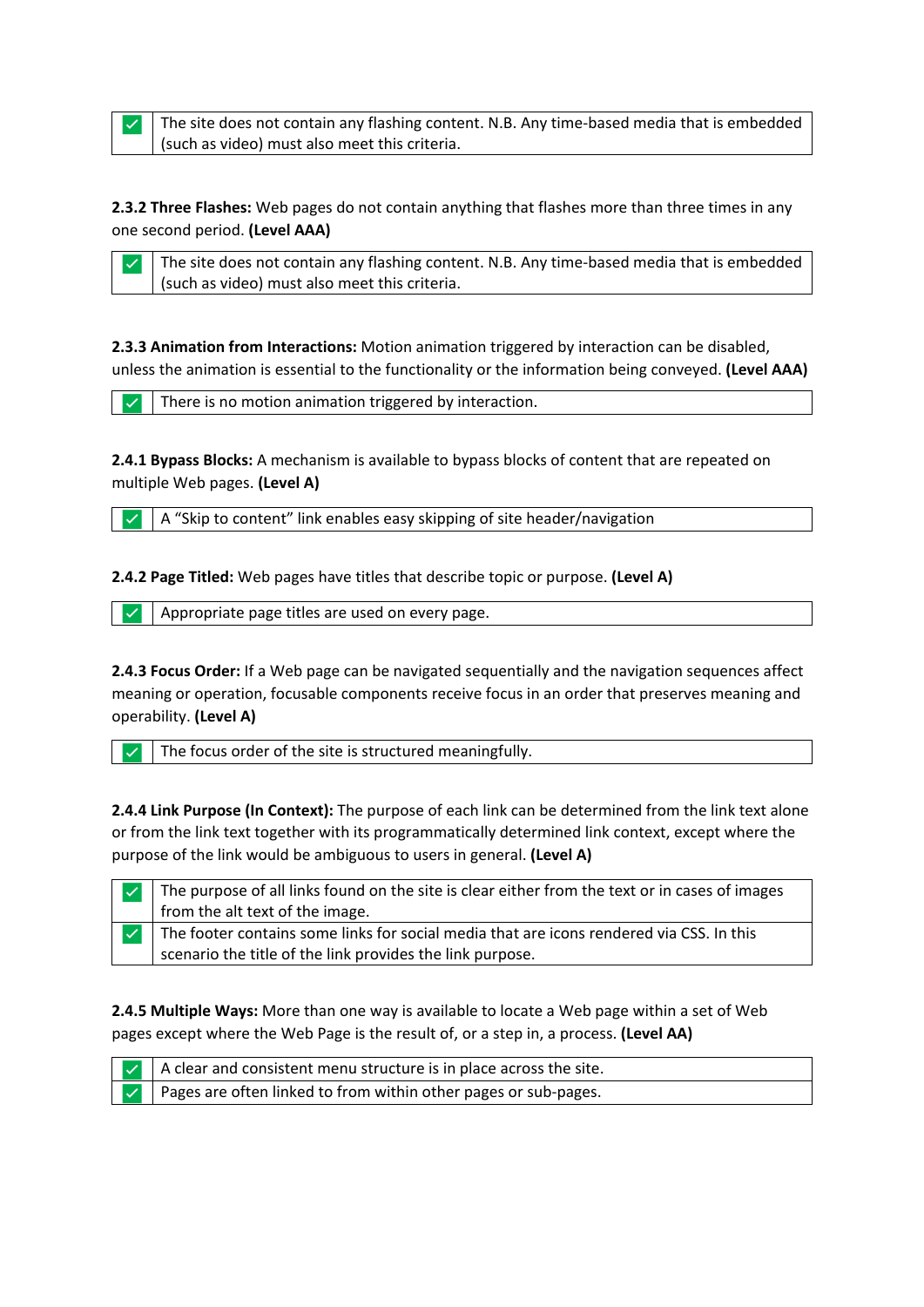**2.4.6 Headings and Labels:** Headings and labels describe topic or purpose. **(Level AA)**

|  | Informative headings and sub-headings are used throughout. |
|--|------------------------------------------------------------|
|  | Headings are structured in an appropriate hierarchy.       |
|  | Labels are used alongside form fields.                     |

**2.4.7 Focus Visible:** Any keyboard operable user interface has a mode of operation where the keyboard focus indicator is visible. **(Level AA)**

A keyboard focus indicator is visible as implemented by web browsers.

**2.4.8 Location:** Information about the user's location within a set of Web pages is available. **(Level AAA)**

 $\vee$  Site breadcrumb navigation is provided in certain areas where most useful  $\mathsf{\times}$  Not every page provides a breadcrumb, and there is no current page indicator in the main navigation.

**2.4.9 Link Purpose (Link Only):** A mechanism is available to allow the purpose of each link to be identified from link text alone, except where the purpose of the link would be ambiguous to users in general. **(Level AAA)**

This will in part depend on content added to the site through the CMS but in general links are unambiguous where feasible.

**2.4.10 Section Headings**: Section headings are used to organize the content. **(Level AAA)**

✅ All pages are structured in such as way that headings are used to organise content.

**2.5.1 Pointer Gestures:** All functionality that uses multipoint or path-based gestures for operation can be operated with a single pointer without a path-based gesture. **(Level A)**

Site does not make use of multipoint or path-based gestures.

**2.5.2 Pointer Cancellation:** Appropriate handling of functionality that can be operated using a single pointer. **(Level A)**

Handled appropriately in-line with guidance.

**2.5.3 Label in Name: F**or user interface components with labels that include text or images of text, the name contains the text that is presented visually. **(Level A)**



 $\vee$  Labels are used appropriately in web forms and contain the text shown visually (no images used for labels).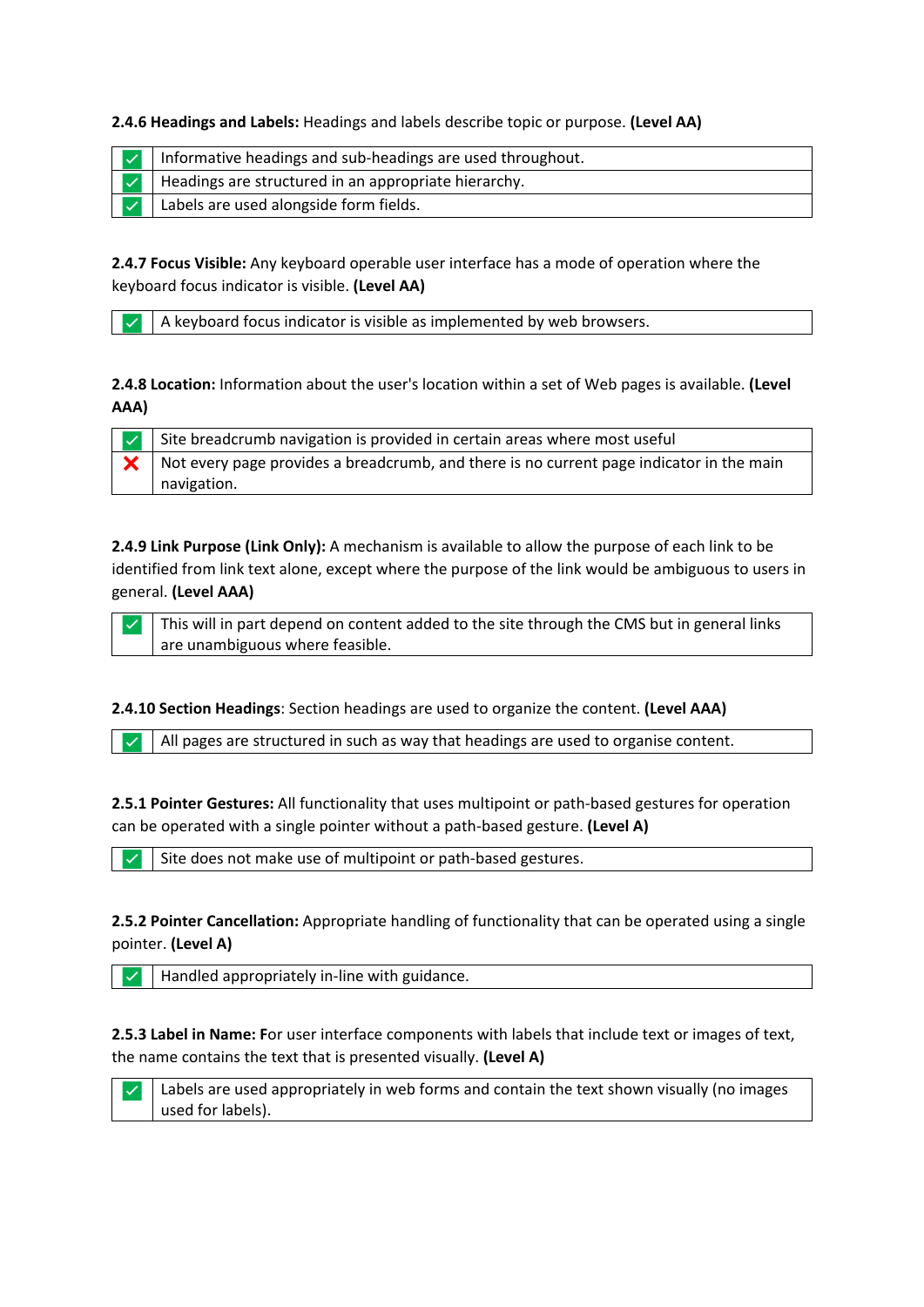**2.5.4 Motion in Actuation:** Functionality that can be operated by device motion or user motion can also be operated by user interface components and responding to the motion can be disabled to prevent accidental actuation. **(Level A)**

 $\triangledown$  Motion is not used to cause an action on the site.

**2.5.5 Target Size:** The size of the target for pointer inputs is at least 44 by 44 CSS pixels where required. **(Level AAA)**

 $\mathsf{\times}$  Whilst the main navigation controls all meet this criterion there are instances where some buttons/links are smaller than 44/44 (e.g. social icons in the footer of the site).

**2.5.6 Concurrent Input Mechanisms:** Web content does not restrict use of input modalities available on a platform except where the restriction is essential, required to ensure the security of the content, or required to respect user settings. **(Level AAA)**

 $\triangledown$  Website does not restrict type of input device used by a visitor.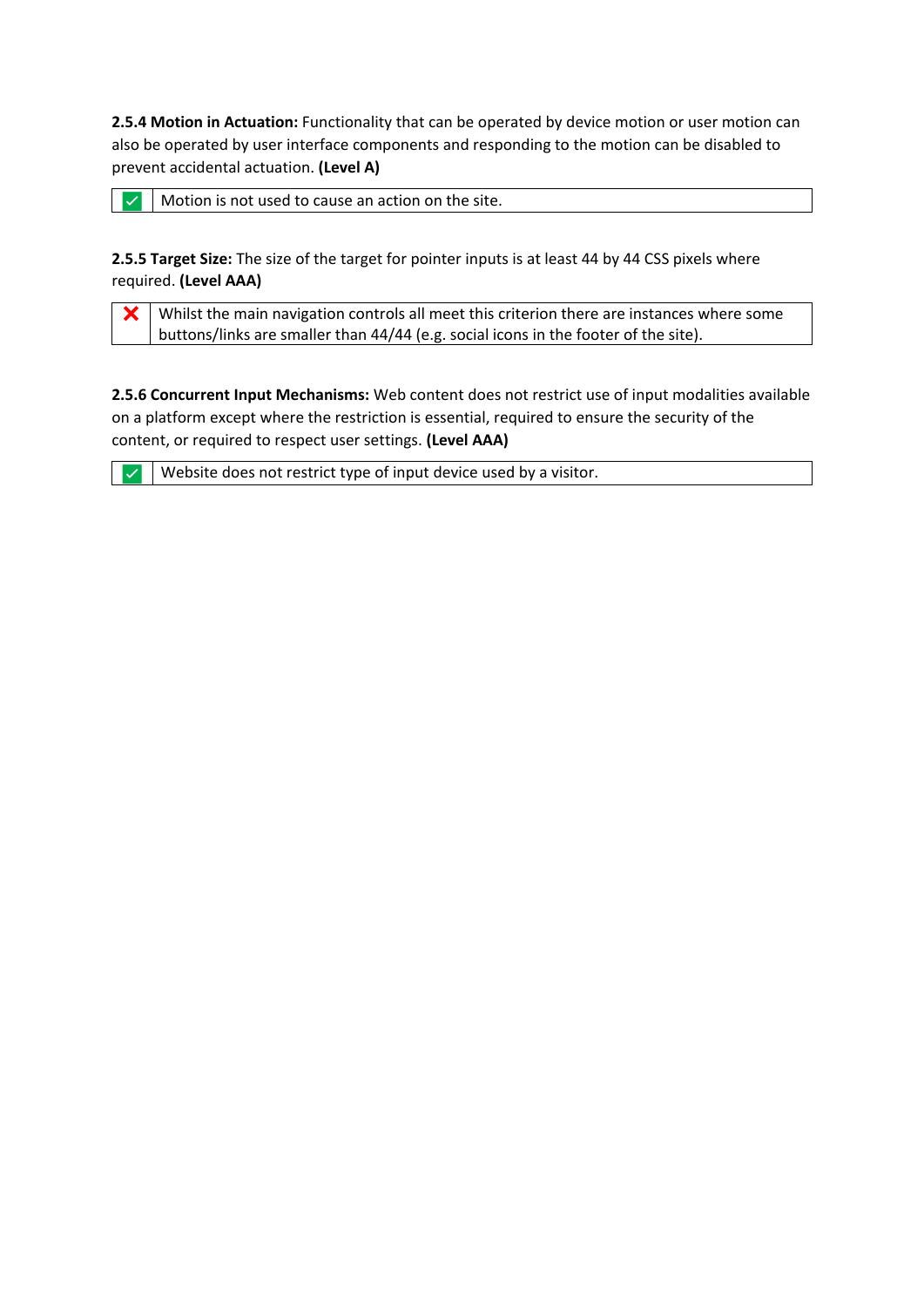Principle 3: Understandable - Information and the operation of user interface must be understandable.

**3.1.1 Language of Page:** The default human language of each Web page can be programmatically determined**. (Level A)**

The language code is correctly defined in the page markup: <html lang="en">

**3.1.2 Language of Parts:** The human language of each passage or phrase in the content can be programmatically determined except for proper names, technical terms, words of indeterminate language, and words or phrases that have become part of the vernacular of the immediately surrounding text. **(Level AA)**

The language of the site does not change

**3.2.1 On Focus:** When any component receives focus, it does not initiate a change of context. **(Level A)**

Elements of the site do not change on focus alone

**3.2.2 On Input:** Changing the setting of any user interface component does not automatically cause a change of context unless the user has been advised of the behavior before using the component. **(Level A)**

Elements of the site do not change when they receive input

**3.2.3 Consistent Navigation:** Navigational mechanisms that are repeated on multiple Web pages within a set of Web pages occur in the same relative order each time they are repeated, unless a change is initiated by the user. **(Level AA)**

Repeated navigation mechanisms are presented in the same location and in the same way on all pages of the site The order of repeated navigation items are consistent throughout Standard site elements are presented in the same location throughout

**3.2.4 Consistent Identification:** Components that have the same functionality within a set of Web pages are identified consistently. **(Level AA)**

| $\vee$   Elements such as buttons and labels are presented consistently throughout |
|------------------------------------------------------------------------------------|
| $\vee$ Any icons are presented with the same markup                                |

**3.3.1 Error Identification:** If an input error is automatically detected, the item that is in error is identified and the error is described to the user in text. **(Level A)**

Form errors are presented clearly in text and next to the element in question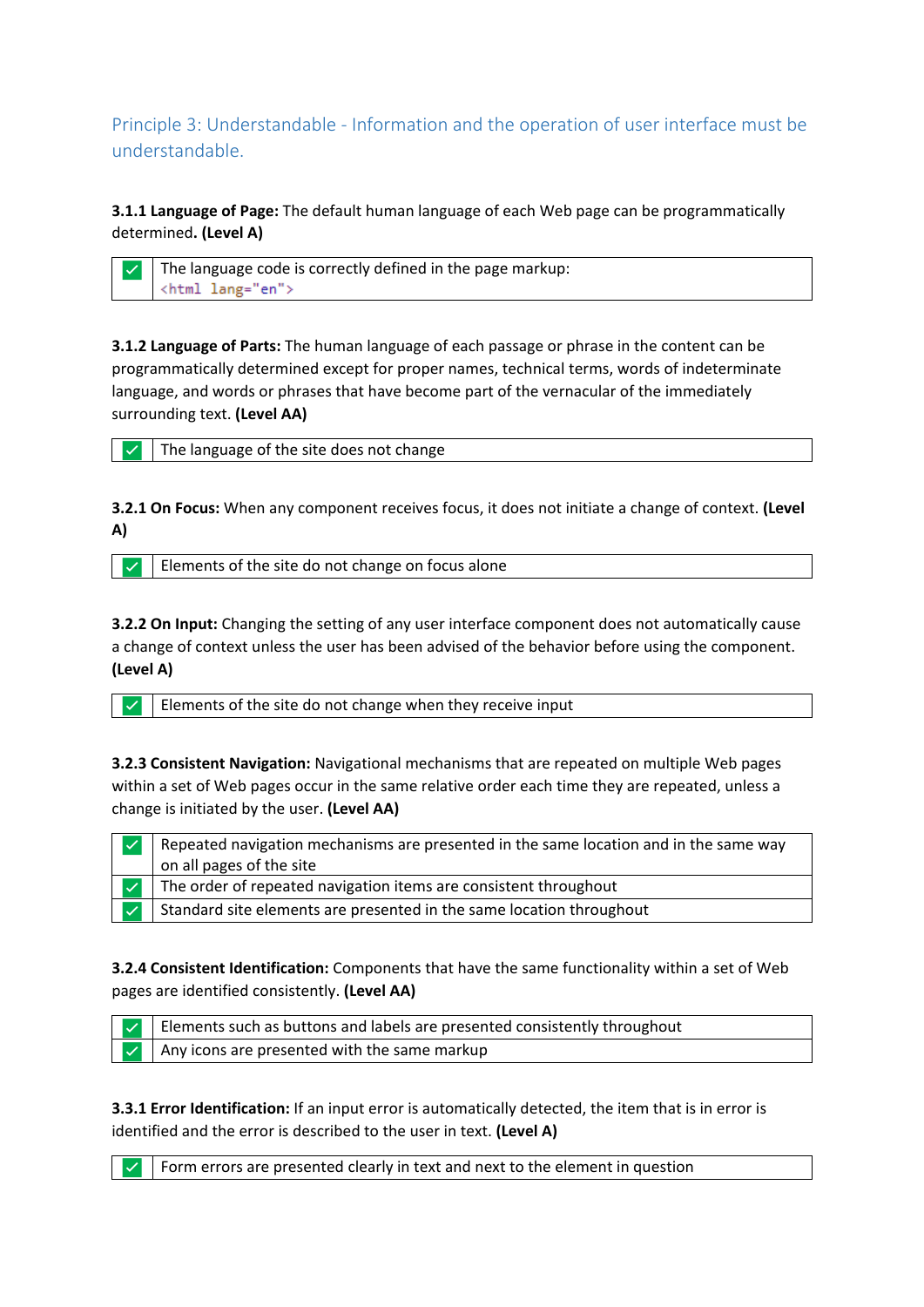If the user makes a mistake or there is an error the form is not cleared

**3.3.2 Labels or Instructions:** Labels or instructions are provided when content requires user input. **(Level A)**

| Labels are used for all input fields      |
|-------------------------------------------|
| Required fields are denoted by an asterix |

**3.3.3 Error Suggestion:** If an input error is automatically detected and suggestions for correction are known, then the suggestions are provided to the user, unless it would jeopardize the security or purpose of the content. **(Level AA)**

Forms identify input errors and presents appropriate messaging

**3.3.4 Error Prevention (Legal, Financial, Data):** For Web pages that cause legal commitments or financial transactions for the user to occur, that modify or delete user-controllable data in data storage systems, or that submit user test responses, at least one of the following is true: **(Level AA)**

- **Reversible:** Submissions are reversible.
- **Checked:** Data entered by the user is checked for input errors and the user is provided an opportunity to correct them.
- **Confirmed:** A mechanism is available for reviewing, confirming, and correcting information before finalizing the submission.

✅ No legal or financial commitments are made via the site

### **3.3.5 Help:** Context sensitive help is available **(Level AAA)**

 $\mathsf{\times}$  Some text instruction provided on forms but not consistent. Mandatory form fields are marked where needed. No help link provided.

**3.3.6 Error Prevention (All):** For Web pages that require the user to submit information, at least one of the following is true:

- **Reversible:** Submissions are reversible.
- **Checked:** Data entered by the user is checked for input errors and the user is provided an opportunity to correct them.
- **Confirmed:** A mechanism is available for reviewing, confirming, and correcting information before finalizing the submission. **(Level AAA)**

| Form submissions are not reversible.                                               |
|------------------------------------------------------------------------------------|
| Data is checked/validated where possible.                                          |
| No current mechanism to review/confirm or correct information prior to submission. |